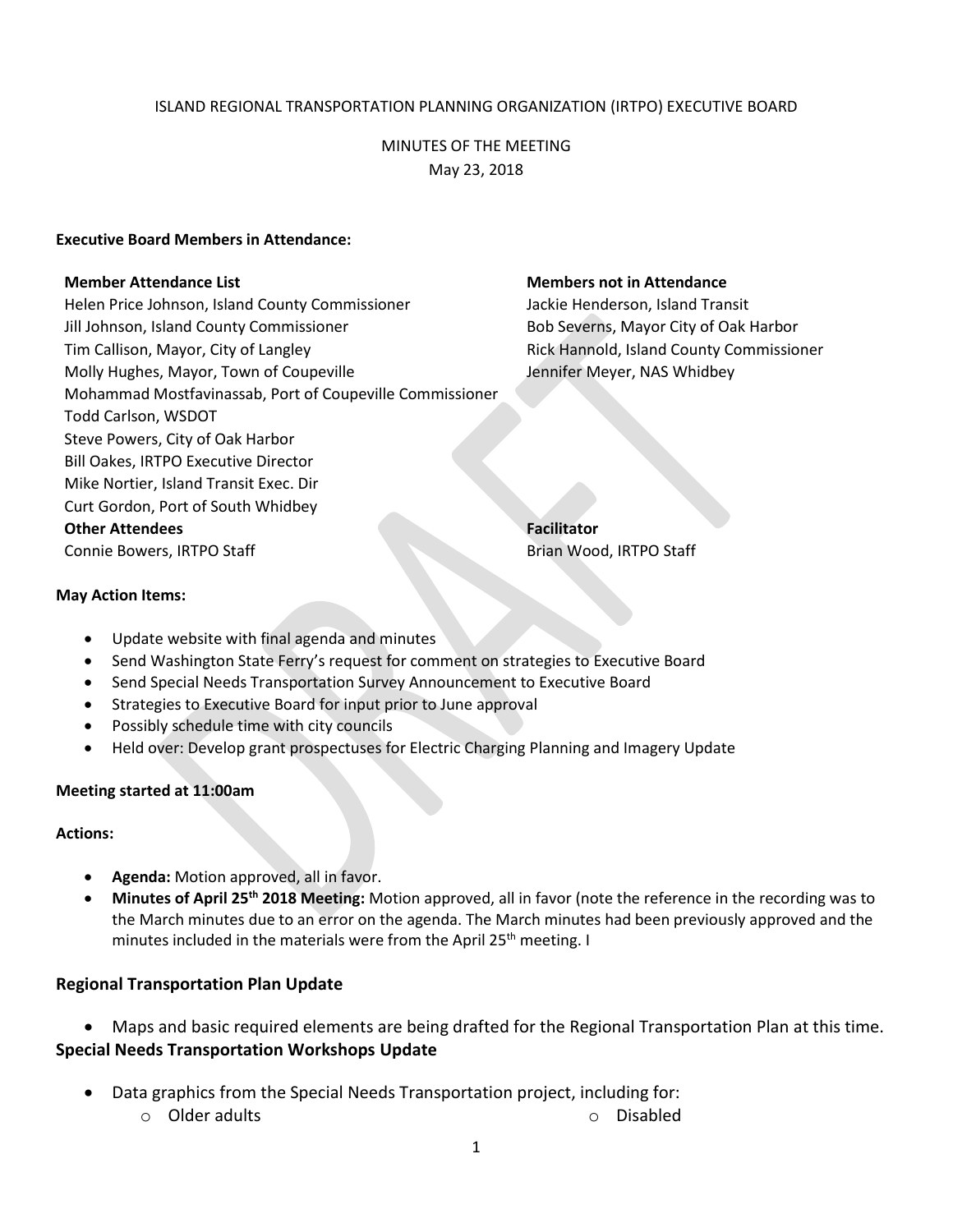- o Low income households
- o Zero-vehicle households
- o Low income youth
- o Unemployed
- Data was summarized by census block group, examining either:
	- o **Total numbers**
	- o **Data target as a percent of population**
	- o **Density** of the data target
- **Older adults:**
	- $\circ$  Above state average and trending up, with concentrations in statistically urban areas, but also wide spread over both islands.
- **Aging Population:** 2035 age structure is looking more rectangular, with heaviest growth in 65+ and 80- 84 meaning more of the population will be out of the work force and needing health care service.
- **Disabilty:** the region is above state average and trending higher. Concentrations are generally near urbanized areas, but looking at percent **of population,** many areas are at 32+ % of housholds dealing with disabilities**.**
- **Low Income:** Island Region is below the state average with more urban-type concentrations though with significant spread over both islands. There was a slight upward trend up
	- $\circ$  Looking at the percent of families other areas are notable such as north Camano and the headland that includes Baby Island.
	- o Youth were shown as a subset of low income and with percent of families higher near Baby Island, but also Oak Harbor.
		- If It was noted that for youth in urban areas a bicycle or bike share might relieve transit dependency to some degree
- **No Access to Vehicle:** IC was well below the state average with no visible trend.
	- o **The density data show** the highest concentrations in Oak Harbor central business district. Though percent of population highlights additional north Whidbey concerns as well as Langley & Clinton
- **Unemployed:** This one is confusing since the numbers show darker for more unemployed, while % shows darker as more adults in labor force.
- **Veterans:** We have many, but this does not answer the question of which ones have special needs.
	- o Disability and veteran do not track together the way age and income do.
	- o Highlights need for more local information-even if anecdotal
- **Limited English:** % shows us a concentration of limited English speakers in Oak Harbor, but looking at the numbers reminds us to begin thinking countywide and especially if solutions are more universal like printing in two languages.
- **Native American:** Highest percent of population is in Oak Harbor, but the numbers are show more distribution around the county.
- **A Transit needs index was discussed where** we can tune our priority issues in order to see where more targeted transit solutions make sense.
- **Board Comments:** 
	- o **We don't know the age of the disabled or the nature of the disabilities**
	- o **We don't know if unemployed means they are not in the labor force by choice, also if housing is provided low income means something different**
	- o **Can we get number retired?**
- o Veterans
- o Limited English Proficiency
- o Native American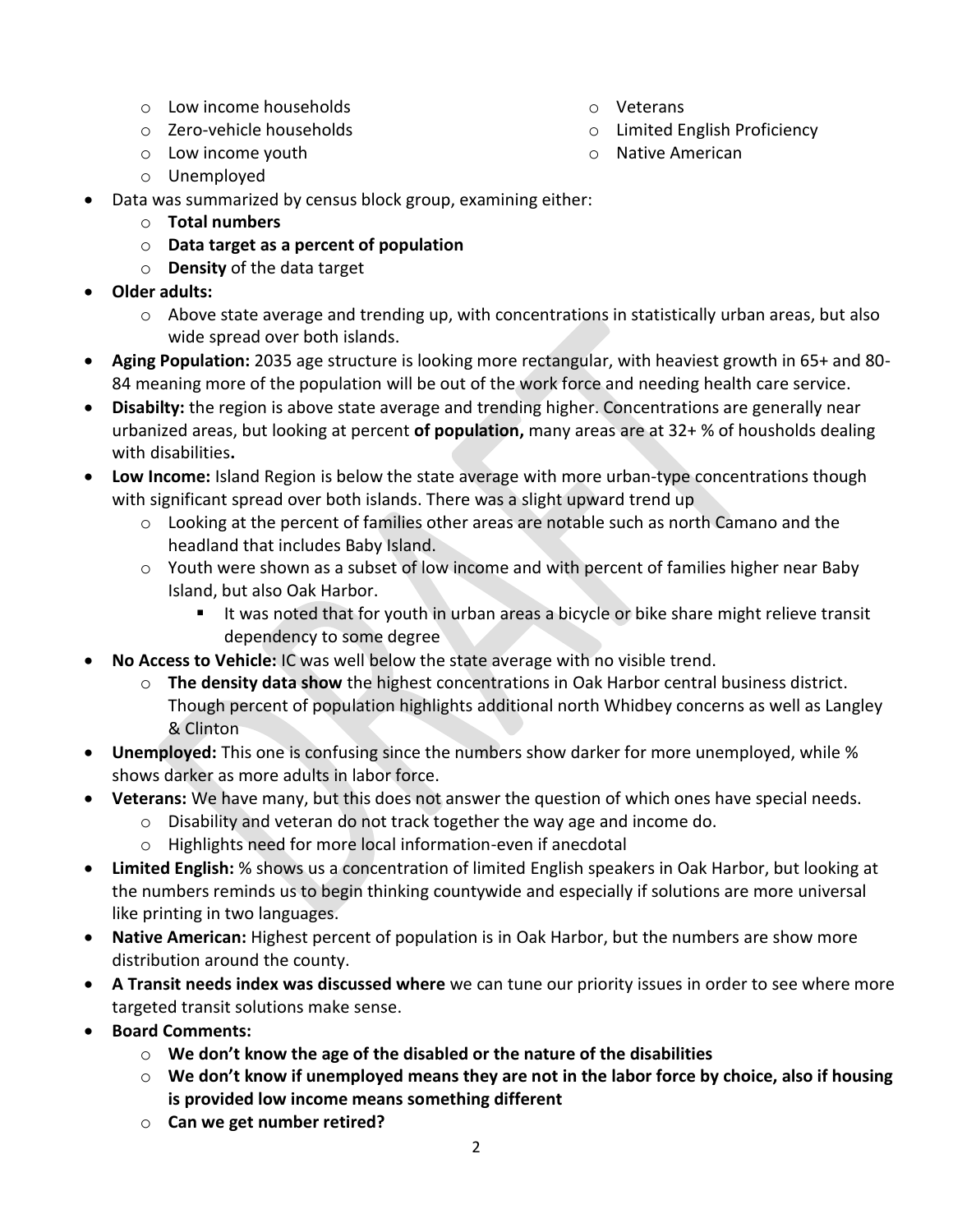- o **We need to help people understand what veteran means. Most activity duty will not selfreport that they are a veterans.**
- o Can we get other comparisons to WA State averages?
- o Do we have veterans' by age?
- $\circ$  If you are a retired veteran you have access to base medical, but veterans who ended enlistment before retirement must go to the VA in Seattle.

# **Ferry Long Range Plan Update**

- The **Board was made aware of a letter from** Island County to Washington State Ferries (WSF) that built on the letter submitted by the IRTPO by adding data to support a strong upward single family housing permit trend.
- **S**elected slides presented at the WSF joint Technical and Policy Advisory Group meetings were shown to the Board. It was noted that the WSF Long Range Plan would be finished by January  $1^{st}$  2019 and that July would be a key input point if Board members wanted to attend the next joint meeting where plan elements will be discussed.
- Senior Planner, **Ray Deardorf requested that the IRTPO Board consider the following**
	- Although demand increase is forecasted at 16%, Clinton sees 3<sup>rd</sup> highest vehicle demand increase
	- $\circ$  WSF is looking at adding capacity at Coupeville and reservations for Clinton and would like to hear Board feedback on those ideas.
	- $\circ$  Board Comments: We should also let WSF know that the Coupeville Ferry peak season needs to be extended.
- **IRTPO staff summarized the key themes from the public outreach effort (**in priority order) as:
	- o Need reliability, and capacity matched to demand.
	- o Support non-drive ons passengers better
	- o Implement better technology
	- o Make system better for environment
- **Regarding Technology, it was noted that** WSF is behind and there is a desire for easy to access information and payment options (and integration of those systems.) Some near-term recommendations included reservations, wait time detection and at least three hybrid or electric vehicles coming soon.
- **IRTPO staff summarized vessel issues:**
	- o Boats are old, WSF needs to replace 13 to meet 60 year age limit without expanding service
	- $\circ$  The practice of prioritizing service over maintenance means 60 year service life is not realistic
	- $\circ$  Replacement plan ideas included looking at scenarios that keep more boats in reserve
	- o For Whidbey routes:
		- **EXTER** Clinton boats are new and demand is expect to stay at Tier 1 through 2040. Overhead passenger loading is planned and reservations are a potential strategy.
		- **Coupeville route probably needs another boat by 2040 and the peak season might need** to be extended.
- It was noted that LOS standards are difficult to explain to constituents and seem disconnected from performance metrics. Some questions included:
	- o Why are evening sailings part to the LOS standards?
	- o Does Tier 2 ever happen?